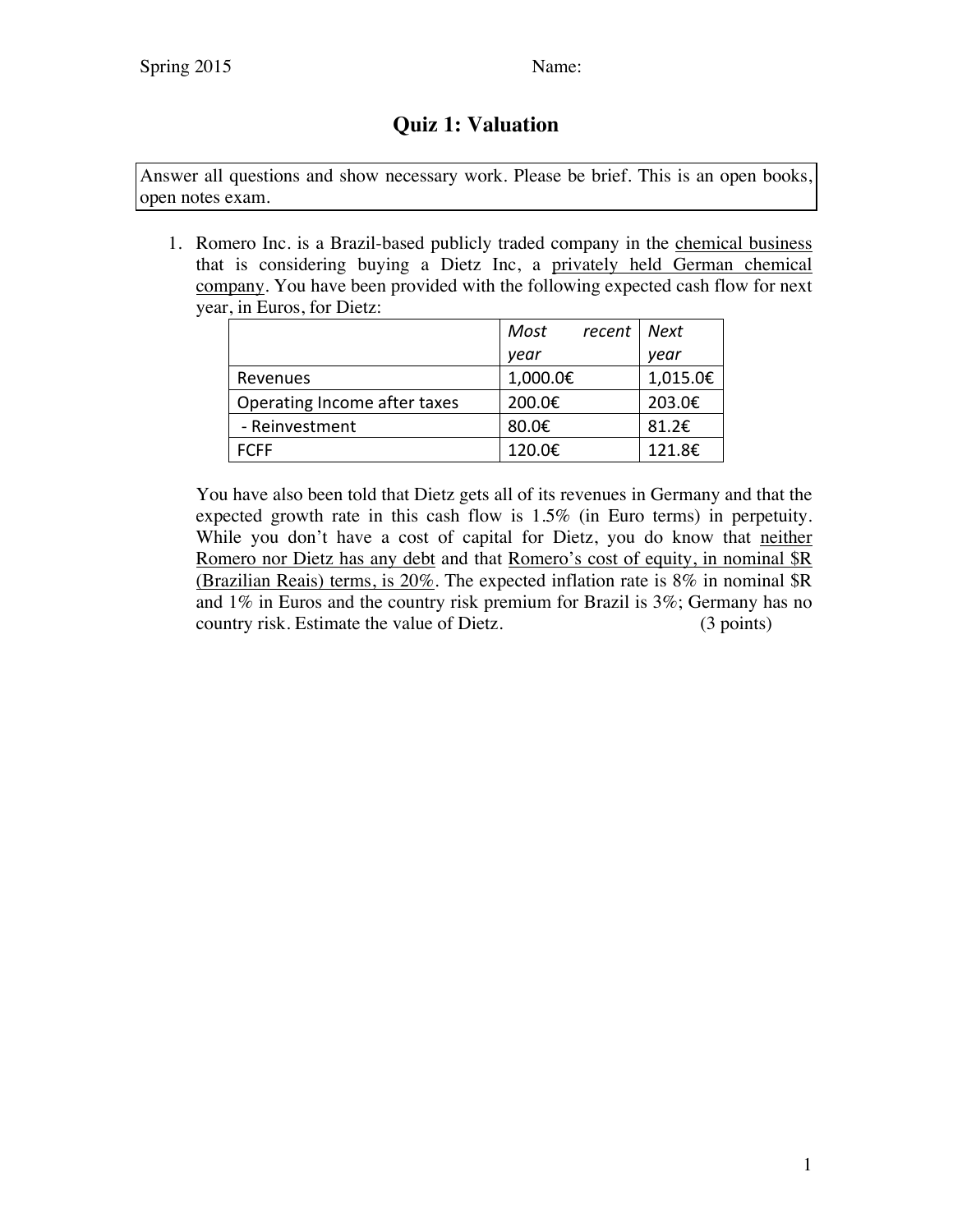2. Slavic Air is an East European airline that is growing rapidly and you have been asked to compute its cost of capital. The company derives its revenues in three countries and has two businesses: passenger and freight traffic. The breakdown of revenues in the most recent year is in the table below, with information about government bond rates in the three countries.

|         |          | Govt Bond<br>Rate (in local | Govt Bond<br>Rate (in | Passenger<br>Revenues (in | Freight<br>Revenues (in |
|---------|----------|-----------------------------|-----------------------|---------------------------|-------------------------|
|         | Currency | currency)                   | Euros)                | millions)                 | millions)               |
| Poland  | Zloty    | 6.00%                       | 2.25%                 | PLN 500.00                | PLN 250.00              |
| Hungary | Forint   | 5.00%                       | 2.50%                 | PLN 250.00                | PLN 250.00              |
| Germany | Euros    | 1.00%                       | 1.00%                 | PLN 250.00                | <b>PLN 500.00</b>       |

While value is proportional to revenues in both businesses, the passenger traffic business is more risky, with an unlevered beta of 1.25, than the freight traffic business, with an unlevered beta of 0.75. Slavic has a market capitalization of \$1 billion, debt outstanding of \$500 million and faces a marginal tax rate of 25%. a. Estimate the levered beta for Slavic Air. (1 point)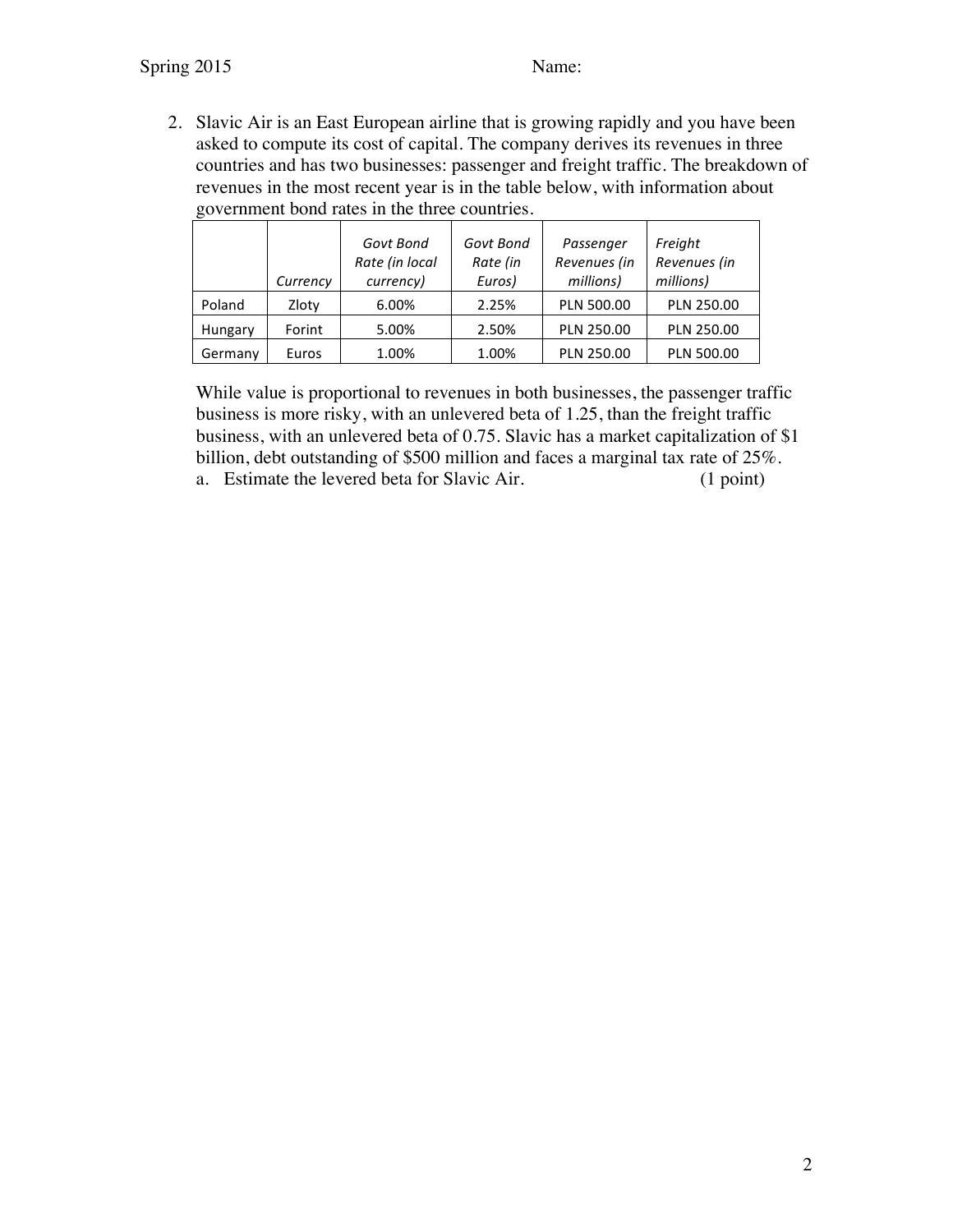b. Estimate the cost of equity in Euros for Slavic Air. (The mature market equity risk premium is 6% and Germany is a mature market with a Aaa rating. You can assume that equity is 1.5 times more volatile than government bonds in both Poland and Hungary) (2 points)

c. Estimate the after-tax cost of debt (in euros) for Slavic Air. You don't have a bond rating for Slavic Air but you have computed a synthetic rating of Baa3 for the company, with a default spread of  $2\%$ . (1 point)